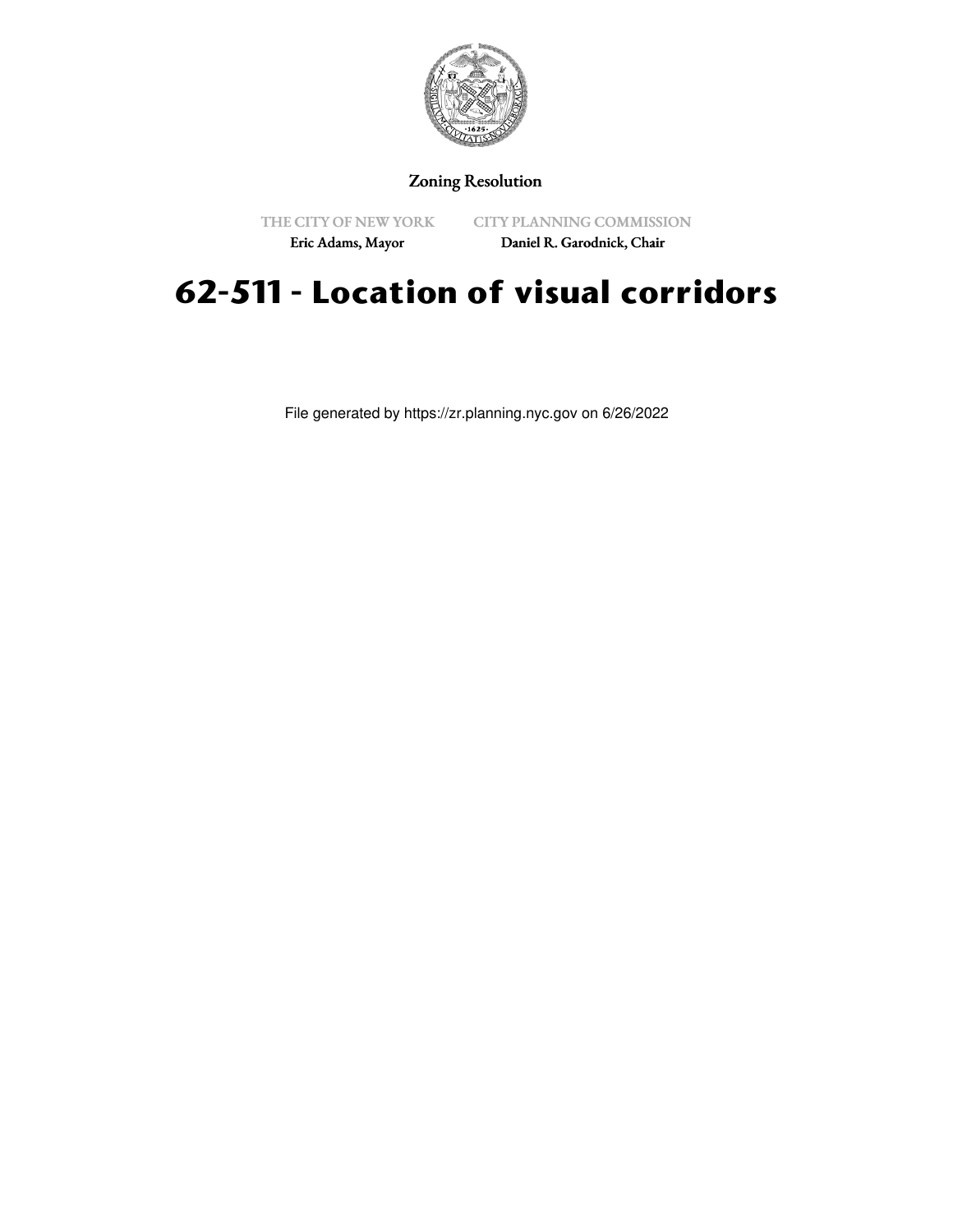#### **62-511 - Location of visual corridors**

LAST AMENDED 4/22/2009

#Visual corridors# shall be provided through the #zoning lot# using the following methodology:

- (a) the #street lines# of a #street# shown on the City Map which extend seaward of the first upland #street# bounding a #waterfront block# and terminate at a #waterfront block# shall be prolonged as a #visual corridor# through all intervening #zoning lots# to the water if the prolonged #street# would intersect the #shoreline# at an angle of 45 degrees or more and there are no existing obstructions blocking 50 percent or more of the width of the #visual corridor# that would result;
- (b) a #visual corridor# designated in a Waterfront Access Plan that traverses the #zoning lot# shall be maintained through the #zoning lot# in accordance with the provisions of such plan; and
- (c) the #street lines# of a #street# shown on the City Map which terminate at the first upland #street# bounding a #waterfront block#, and which #street# would, if prolonged, traverse the #zoning lot# and intersect the #shoreline# at an angle of 45 degrees or more without traversing an intervening #zoning lot#, shall be prolonged as a #visual corridor# if there are no existing obstructions blocking 50 percent or more of the width of the #visual corridor# that would result.

Such #visual corridor# pursuant to paragraph (c) of this Section shall not be required if any of the following conditions exist within 400 feet, as measured along the #street line# of the first upland #street# bounding the #waterfront block#, and its elimination does not result in a condition whereby #visual corridors# through the #zoning lot# or to either side of the #zoning lot# are more than 600 feet apart:

- (1) there is an existing mapped #street# extending to the water that intersects the #shoreline# at an angle of  $45$ degrees or more;
- (2) there is a required #visual corridor# pursuant to paragraph (a) of this Section;
- (3) there is an existing designated #visual corridor# either previously recorded by another property owner or mandated in a Waterfront Access Plan; or
- (4) the property owner is currently designating another #visual corridor# through the #zoning lot# pursuant to paragraph (c) of this Section which is equal to or greater in width than the #visual corridor# that would be eliminated.

For the purposes of paragraphs (a) and (c) of this Section, the angle of intersection of a #street# with the #shoreline# shall be determined from the intersection of the centerline of the #street#, or its prolongation, with the #shoreline#. The line connecting the two points of intersection of the #street lines#, or their prolongation, with the #shoreline# shall be deemed to be the #shoreline# (see illustration of Visual Corridor).

No existing #street#, or its prolongation, shall be considered currently blocked due to the presence of elevated roadways, elevated railways, or pedestrian or vehicular bridges existing on October 25, 1993.

In the event the methodology of this Section results in a condition whereby #visual corridors# through the #zoning lot# or to either side of the #zoning lot# are more than 600 feet apart, as measured along the #street line# of the first upland #street# bounding the #waterfront block#, additional #visual corridors# shall be provided at locations that would maintain a maximum spacing of 600 feet without traversing an intervening #zoning lot#. Such spacing may be increased only where an intervening #zoning lot# or an existing #building or other structure# on the #zoning lot# prevents compliance and only to the minimum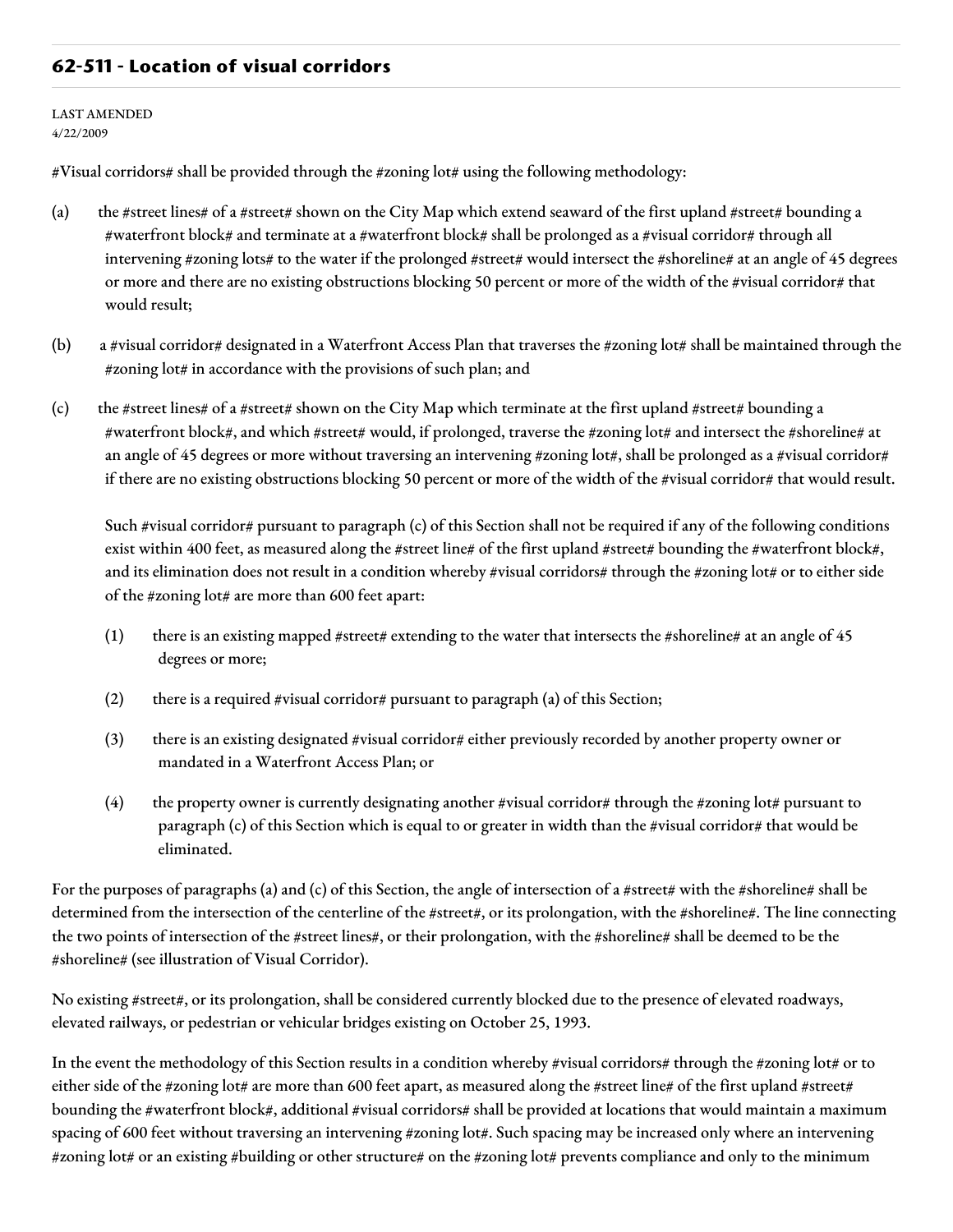dimension necessary to clear the intervening #zoning lot# or existing #building or other structure#. However, no #visual corridor# shall be required where such increased spacing would place it within 200 feet of another #visual corridor#. In order to determine the location of the nearest #visual corridors#, the methodology of paragraphs (a), (b) and (c) of this Section shall be applied to the adjoining portions of the #block# frontage to either side of the #zoning lot#.



- **eeo** Designated Visual Corridor or Mapped Street Seaward of the First Upland Street (Mandatory Location for Visual Corridor)
- OOO Mapped Street Terminating at First Upland Street (Alternative Location for Visual Corridors Mandatory at Maximum Intervals of 400 Feet)
- 000 No Upland Street (Visual Corridor Mandatory at Maximum Intervals of 600 Feet)
- **III** Mapped Street Terminating at First Upland Street (Distance Greater than or Equal to 400 Feet: Mandatory Location)

## VISUAL CORRIDOR LOCATIONS

(62-511.1)